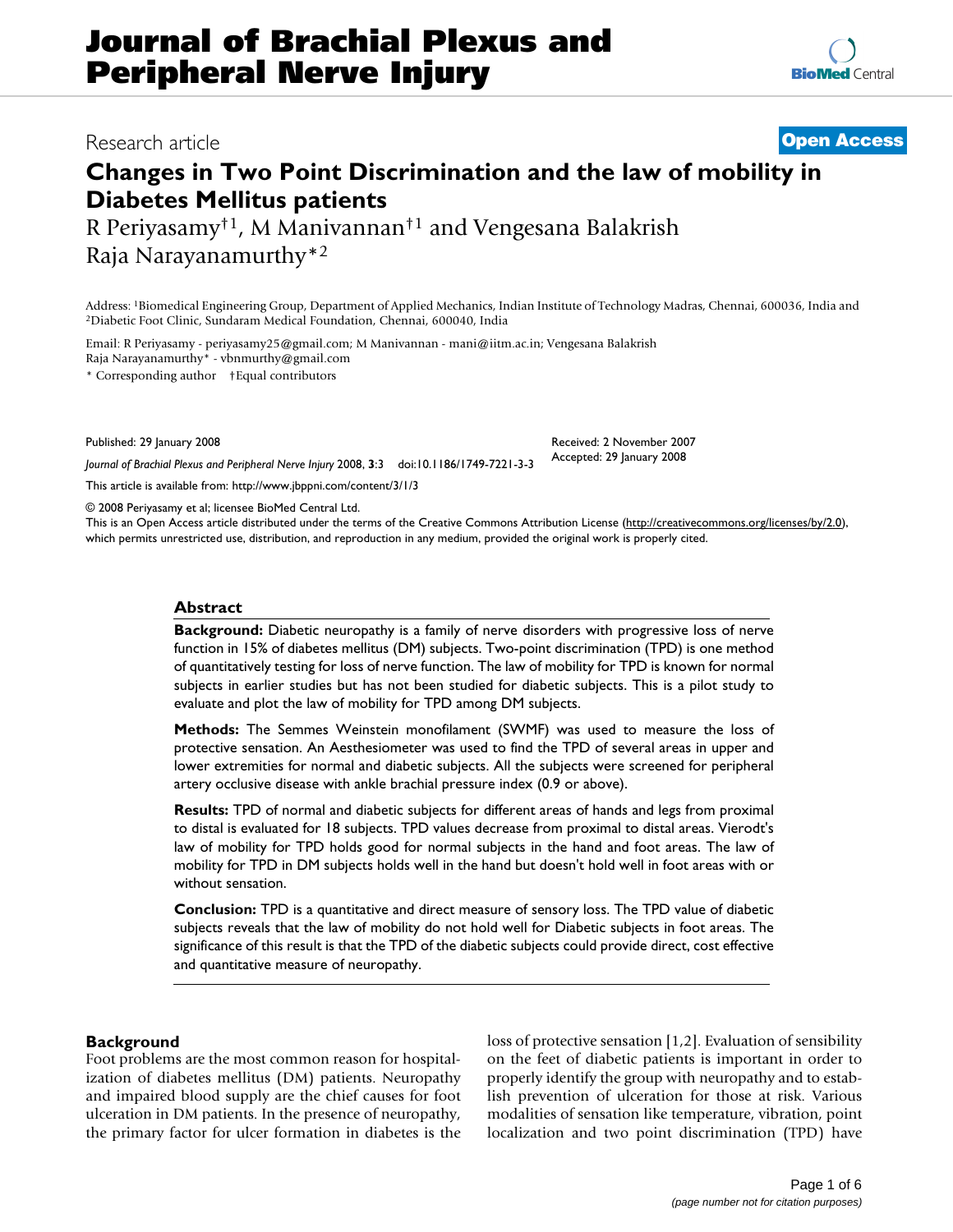been used to measure sensory loss. Semmes-Weinstein monofilament testing (10 gm) divides the huge population of DM subjects into subjects who are at risk but does not precisely determine the degree of progressive loss of sensation, or suggest degree of nerve compression and axonal loss. Specialist clinics may quantify neuropathy with biothesiometry, plantar foot pressure measurement, and assess lower extremity vascular status with handheld Doppler systems and ankle-brachial blood pressure indices (ABPI).

Though monofilament testing is one of the primary screening methods for measuring cutaneous sensibility clinically, the sensibility can be only qualitatively assessed as normal touch, diminished light touch, diminished protective sensation, and loss of protective sensation [3] depending upon the size of the filament and force exerted to buckle the mono-filament. The measurement of cutaneous sensation to differentiate one-point from two-point static touch stimuli may allow identification of ulceration earlier in the clinical course of diabetic neuropathy [4]. Static and moving TPD have been used as tools to measure sensory loss in DM patients. Although the method is subjective, as the patient must report whether or not the pressure is felt, it is more reliable than the previously available methods and it is a quantitative measure of the sensory loss. Both the vascular dysfunction and the neuropathy result in increased TPD in foot areas. Therefore, increase in TPD does not necessarily indicate either neuropathy or vascular dysfunction [5].

It is well known that TPD obeys the law of mobility in normal subjects [6], however the applicability of the law to diabetic subjects is not known. This paper presents the first systematic study of the law of mobility to assess the sensibility of diabetic subjects, comparing the law of mobility of TPD in the upper and lower extremities of DM patients. We observe that the law of mobility does not hold well in DM patients.

# *Law of Mobility*

Research on cutaneous sensibility was undertaken in the nineteenth century by Vierodt [6] and Weber [7]. Weber introduced the point localization test and the accompanying measures, two-point discrimination (TPD) and localization error, as measures of cutaneous sensibility. Density of mechanoreceptors in an area determines the TPD. A dense population leads to finer TPD and the receptors have smaller receptive fields. Mapping of the whole body revealed large differences in the sensibility between different parts of the body. Vierodt generalized this observation into the '*law of mobility*', which states that the *TPD improves with the mobility of the body part*. TPD correlates with the Degree of Freedom (DOF) of the body part. It is to be noted that no exception to this law has been found yet.

After the work of Weber and Vierodt, little attention was given to this field until the 1950s [8] and 1960s [9]. Weinstein observed significant effects of body locus. Lowest TPD was found for the fingertips (2.5 mm). TPD for the trunk was approximately 40 mm. Sensitivity decreased from distal to proximal regions, and thresholds correlated with the relative size of cortical areas subserving a body part. Another important observation was that good TPD did not necessarily mean good sensitivity to pressure, that is, a low detection threshold.

# *Static and dynamic Two-Point Discrimination*

The minimum distance between two stimulus points on the skin, which are perceived as distinct points, is defined as TPD. Among the two types of TPD, static and dynamic TPD, static two-point discrimination (STPD) is commonly used in emergency departments to determine digital nerve integrity [10]. Static TPD is the current recommended method for physicians evaluating degree of sensory loss in diabetic patients. Dynamic TPD (DTPD) is usually measured with a Disk-criminator [10], moving the prongs along the surface of the center. Moving TPD values were smaller in magnitude than stationary TPD values in all anatomical areas tested. Dynamic TPD is not routinely used in clinical practices. In this paper we consider only the static two-point discrimination for the law of mobility.

# *Methods to measure TPD*

Calipers or an opened paper clip with two parallel ends are used for finding STPD [11]. An aesthesiometer is a modified form of vernier caliper useful for determining the TPD of touch, by moving the prongs into contact with the portion of the body part and then pressing until the patient feels a sensation. A disk-criminator, consisting two rotating plastic disks that are joined together, is useful for testing DTPD [12]. A set of small grating surfaces recently introduced for cutaneous spatial resolution measurement. The gratings are placed on the skin and subjects are required to identify the orientation of grooves and bars. The finest grating whose orientation is discriminated reliably provides an estimate of the spatial resolution limit in the tested area [13]. In the 1990s, Dellon proposed the Pressure-Specified Sensory Device (PSSD) that could gather information about static and moving touch in a continuous form by using a computer [12]. PSSD is a quantitative sensory device, which consists of one or two blunt probes and sensitive transducers to measure and record the perception thresholds of pressure on the surface of the body in gms/sqmm. PSSD is not routinely used in clinical practices. In this paper we used an aesthesiometer to measure the TPD.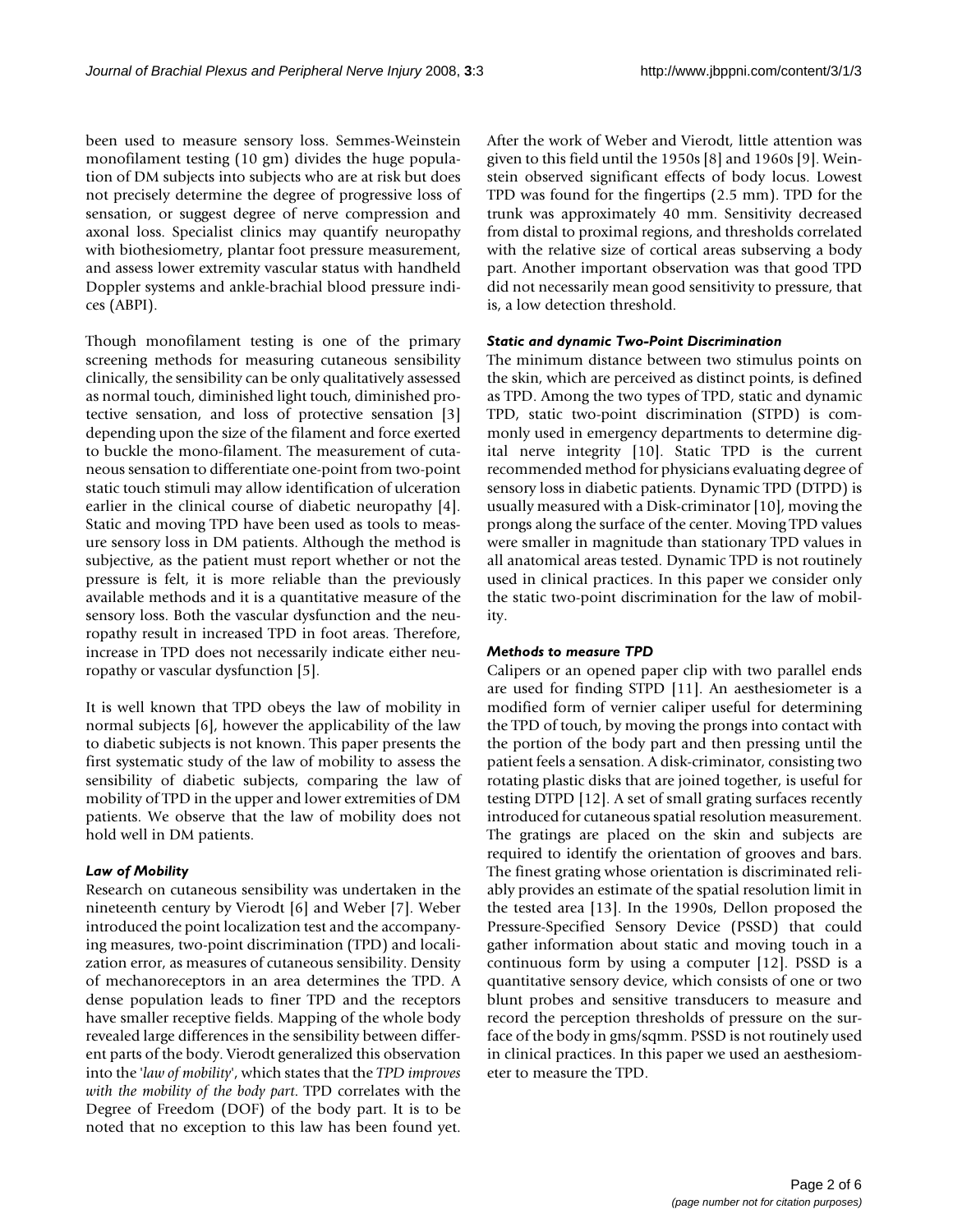# **Methods**

We measured the loss of protective sensation and TPD in forearm, palm, fingers, lower leg, and foot areas. While the loss of protective sensation was measured using 10 gm SWMF [3], TPD was assessed using an aesthesiometer. We tested the pressure exerted by two prongs of the aesthesiometer using a weighing balance. A total of 50 gm was exerted on usual pressure.

Although in literature the foot is divided into ten standard significant areas as shown in figure 1(a) as per method indicated in [1,14], for our analysis, we divided the foot into four areas as shown in figure 1(b). Hind foot combines areas 1 & 2, mid foot combines areas 3 & 4, fore foot combines areas 5, 6 & 7, and the big toe is area 8.

We evaluated sensibility of the feet of 18 subjects. Sensibility values for the normal subjects were collected from the literature and four normal subjects were also included in our study. The fourteen other subjects were DM patients.

The test was carried out with the patient in a comfortable reclining position with eyes closed. SWMF (10 gm) was used on the different areas of the foot to find the sensation. An aesthesiometer was used to find the TPD. The two prong tips of aesthesiometer were made to touch the body part at the same instant. The subject orally stated whether he/she perceives the touch as a single point or as two separate points. Occasionally, without the subject's knowledge, the subject was touched with only one prong. This prevented the subject from knowing whether or not a twopoint stimulus was always delivered. When the subjects consistently perceive one point rather than two points, the TPD is reached and this was recorded in the datasheet.

If the subject had callosity in any of the foot area, the TPD measurement was taken in the adjacent area to the callosity but within the same area of the foot. The subject's age,



**Figure 1** a Standard Division of foot area. b Division of foot area for our study.

duration of the DM, medication were noted but not considered for our analysis. Other than the foot area, we also tested TPD in lower legs and similarly three areas (forearm, palm, fingers) in the upper extremities.

The study period was from Jan'07 to Mar'07. A total of 18 subjects were tested and the details of diabetic subjects are given below in the table 1. All the subjects were screened for peripheral artery occlusive disease (PAOD) with the ankle-brachial-blood pressure index (0.9 or above).

# **Results**

Subjects are classified as *with sensation* and *without sensation* based on their response to SWMF i.e. able to feel 10 gm monofilament. Of the 14 DM subjects, 5 subjects had sensation and 9 subjects did not have sensation. The values for TPD used for plotting the graphs represent the mean value of TPD.

# *Normal and diabetic TPD for legs*

Figures 2 and 3 show TPD of normal and diabetic subjects for different areas of leg and foot from proximal to distal.

In normal subjects, the TPD value from the leg to big toe decreases from 3 cm to 0.5 cm. But in diabetic subjects the TPD value decreases from 3 cm to 2.5 cm. It suggests that Vierodt's law of mobility holds well in the leg areas for the normal subjects. The lower leg has less mobility than the foot. The TPD of the lower leg is more than that of the hind foot. The foot area i.e. hind foot, mid foot and forefoot have similar mobility monotonically increasing from proximal to distal and their TPD is almost the same. However, the mobility of the big toe is more and its TPD is significantly smaller than that of previous areas. This same trend is observed in both left and right legs. Therefore, the law of mobility doesn't hold for the DM subjects with sensation as shown in figure 2. Figure 3 shows TPD values for DM subject without sensation and the results are similar to those with sensation.

# *Normal and diabetic TPD for hands*

We tested the law of mobility in the upper extremities. Figures 4 and 5 show TPD of normal and diabetic subjects for different areas of the hand from proximal to distal. It is observed from the graph that TPD values decrease from proximal to distal areas and that the law of mobility holds for both normal and DM subjects with and without sensation in both right hand and left hand.

# **Discussion**

As expected, the TPD of DM subjects is always higher than that of normal subjects, at least in some areas of the foot. Though the TPD values expressed here in all the above graphs are mean of subjects with sensation and without sensation, the law of mobility is not obeyed even if we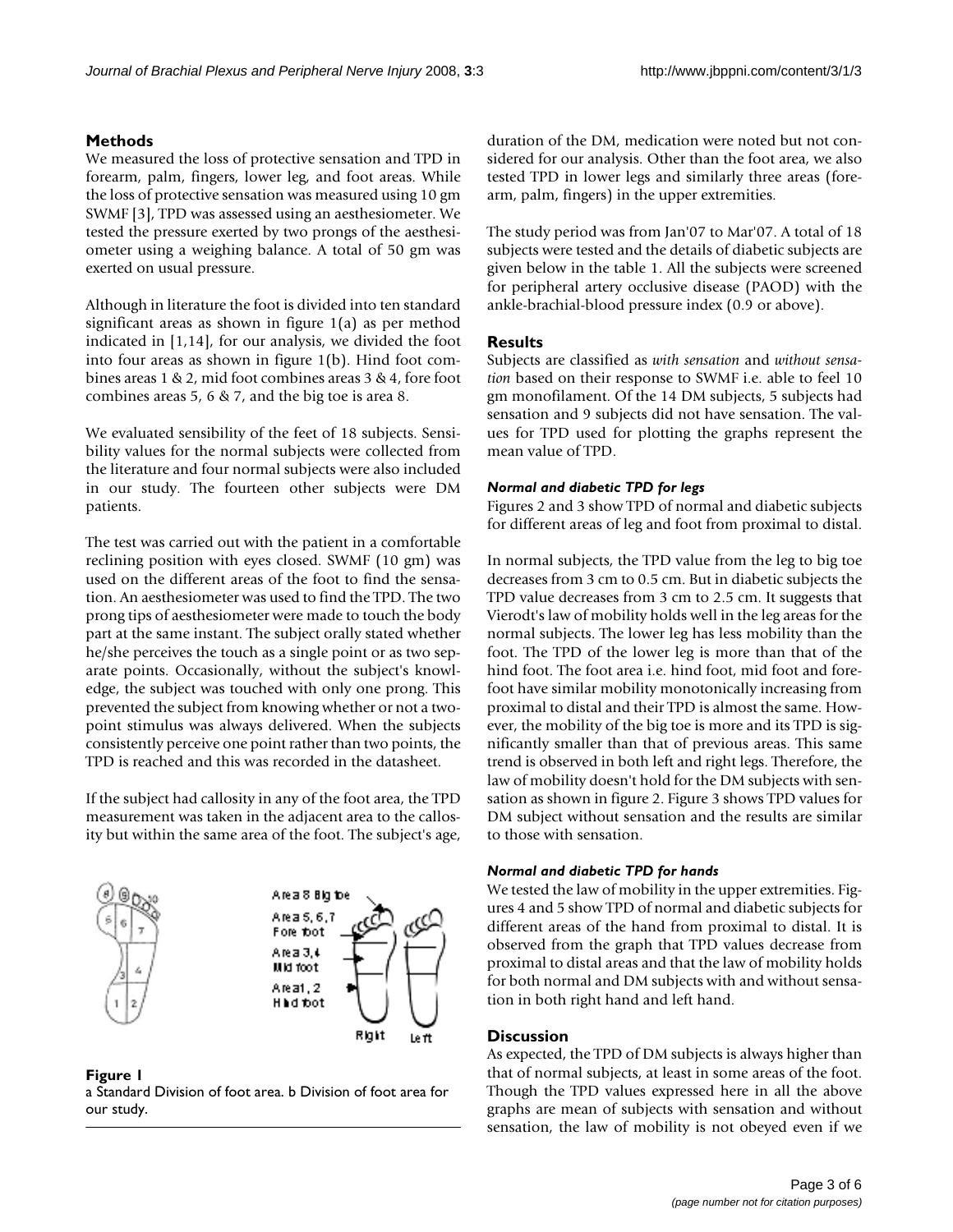| Diabetic subjects |        | Age of Diabetic subjects | Number of subjects with callosity | Duration of diabetes mellitus |          |
|-------------------|--------|--------------------------|-----------------------------------|-------------------------------|----------|
| Male              | Female |                          |                                   | Male                          | Female   |
|                   |        | $50 - 70$                |                                   | $5 - 20$                      | $5 - 20$ |

#### **Table 1: Details of Diabetic Subjects**

evaluate individual DM subjects. This is true for both right and left legs for all the subjects, except for one subject who had sensation, whose left leg obeys the law of mobility as shown in figure 6.

This observation in the foot areas with and without sensation is not true in the hands of DM subjects; the law of mobility holds well in the hand of the DM subjects. As Rendell [15] have stressed, the maldistribution between nutritional and thermoregulatory skin blood flow is observed in the toes but not the fingers of diabetic patients. This could be directly related to the development of ulcers in the feet but not in the hands.

Urbancic [5] describes the role of micro vascular dysfunction in the development of diabetic foot ulceration and the differences between the left and right, and the lower and upper extremities. In another study, Joseph [16] describes the decline of tactile acuity in aging due to blood-supply and other factors. Such micro vascular dysfunction could have resulted the differences in the TPD between left and right, and the lower and upper extremities of the DM subjects. Measure of TPD and the law of mobility in DM subjects could then easily reveal such micro vascular dysfunction and its role in neuropathy. TPD measurements therefore could give quantitative measure of axonal loss in compression neuropathy.

One of the subjects had the TPD values merely increased (from normal value) uniformly over all the areas in the left leg, still satisfying the law of mobility, typical sign of micro vascular dysfunction is shown in figure 7. Another subject had the same TPD values as normal subjects except in one-foot area, typical sign of neuropathic condition is shown in figure 8. Although all the subjects were screened for peripheral artery occlusive disease (PAOD) with the ankle-brachial-pressure index (0.9 or above), the test does not completely eliminate the subjects with micro vascular dysfunction from the experiment. Most of the DM subjects have neuro-ischaemia problems, simultaneously with neuropathy and micro vascular dysfunction.

In this paper we have presented the law of mobility only for TPD. It is well-established fact that point localization has direct correlation with TPD, though not the same [17]. Similarly SWMF has direct correlation with the point localization, as the later measures the area localisation error and the SWMF measure pressure threshold in terms of weight. It is possible that the law of mobility could be used with point localisation and SWMF as well. The other sensory measures such as vibration detection threshold (VDT), cold detection threshold (CDT), warm detection threshold (WDT), and heat pain onset threshold (HPO) could be studied for the law of mobility, specifically in DM subjects.



### Figure 2

Comparison of Normal with Diabetic TPD – with sensation in Leg areas.  $N \rightarrow$  number of subjects.



# Figure 3

Comparison of Normal with Diabetic TPD – without sensation in Leg areas.  $N \rightarrow$  number of subjects.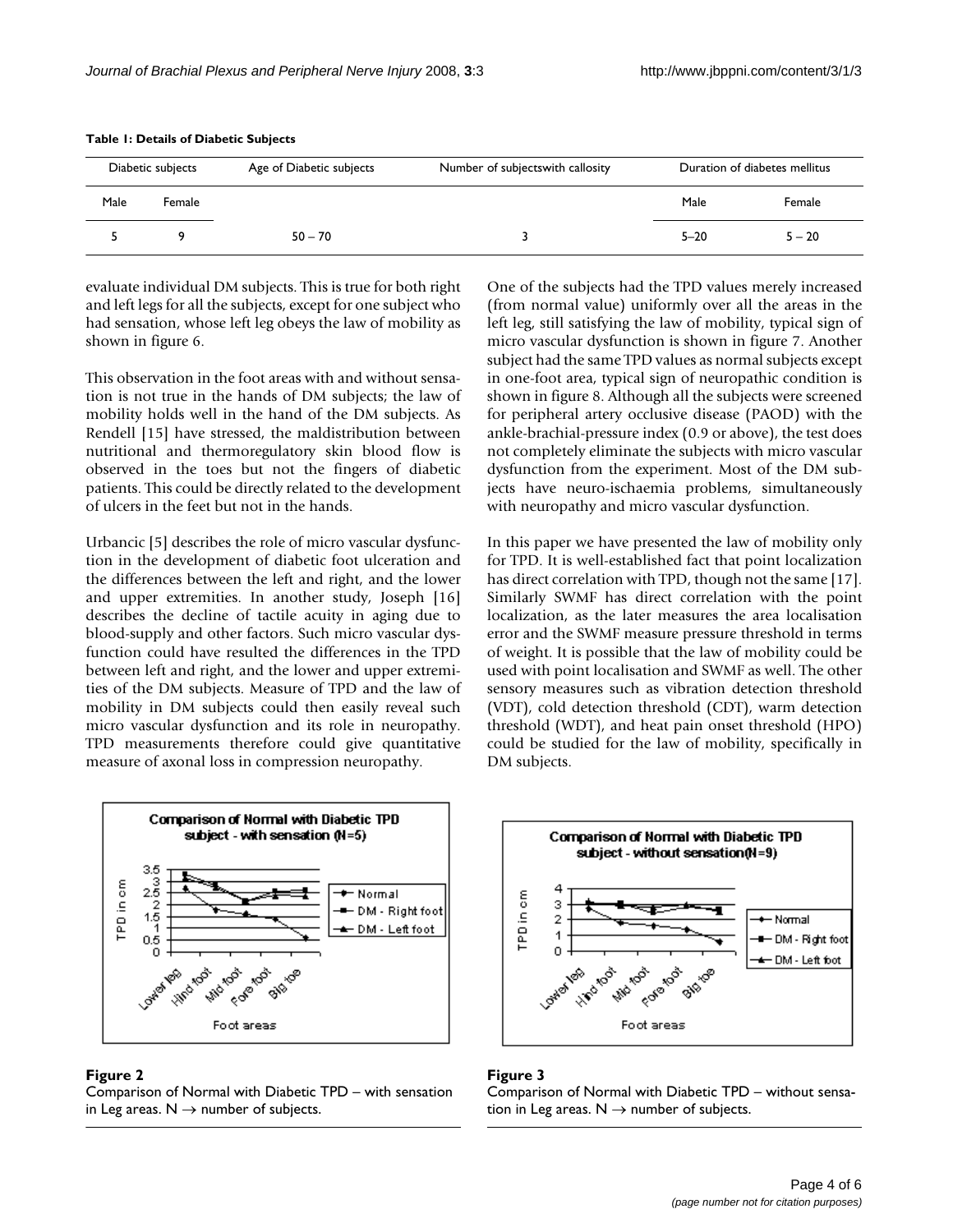

# Figure 4



# **Conclusion**

Although TPD measurement is subjective, it is a wellestablished test to measure sensory loss in DM subjects. This paper presents the first systematic study of the law of mobility to assess the sensibility of diabetic subjects, comparing the law of mobility of TPD in upper and lower extremities of DM patients. We observe that the law of mobility does not hold well in DM patients.

The TPD data for diabetic patients reveals that the law of mobility for diabetic patients does not hold in the foot areas. The significance of this result is that the TPD of the diabetic patients could provide direct and quantitative measure of micro vascular dysfunction and its effect on neuropathy. Though TPD has been accepted widely as a measure of sensory loss, we did not find any particular difference in the applicability of the law for DM subjects with and without sensation of 10 gm monofilaments.



# Figure 5

Comparison of Normal with Diabetic TPD – without sensation in Hand areas.  $N \rightarrow$  number of subjects.



# Figure 6

Comparison of Normal with Diabetic TPD for single subject – with sensation in Left Leg areas.  $N \rightarrow$  number of subject.

We screened the subjects for peripheral artery occlusive disease (PAOD) with the ankle-brachial-pressure index (0.9 or above), but this test does not completely eliminate the subjects with micro vascular dysfunction. However more accurate techniques like laser doppler flow, transcutaneous oxygen saturation, skin temperature or any combination of these techniques could better evaluate the use of law of mobility for microvascular dysfunction.

The law of mobility shows the degree of axonal loss. The law of mobility for TPD of diabetic subjects may provide a simple, easy, cost effective clinical tool to evaluate compression neuropathy in patients with or without neuropathy as shown by SWMF and progressive axonal loss due to microvascular dysfunction subsequent to tarsal tunnel compression. If the sensory loss is due to microvascular dysfunction because of compression neuropathy at the tarsal tunnel, changes of law of mobility towards normal



# Figure 7

Comparison of Normal with Diabetic TPD for single subject – with sensation in Left Leg areas.  $N \rightarrow$  number of subject.